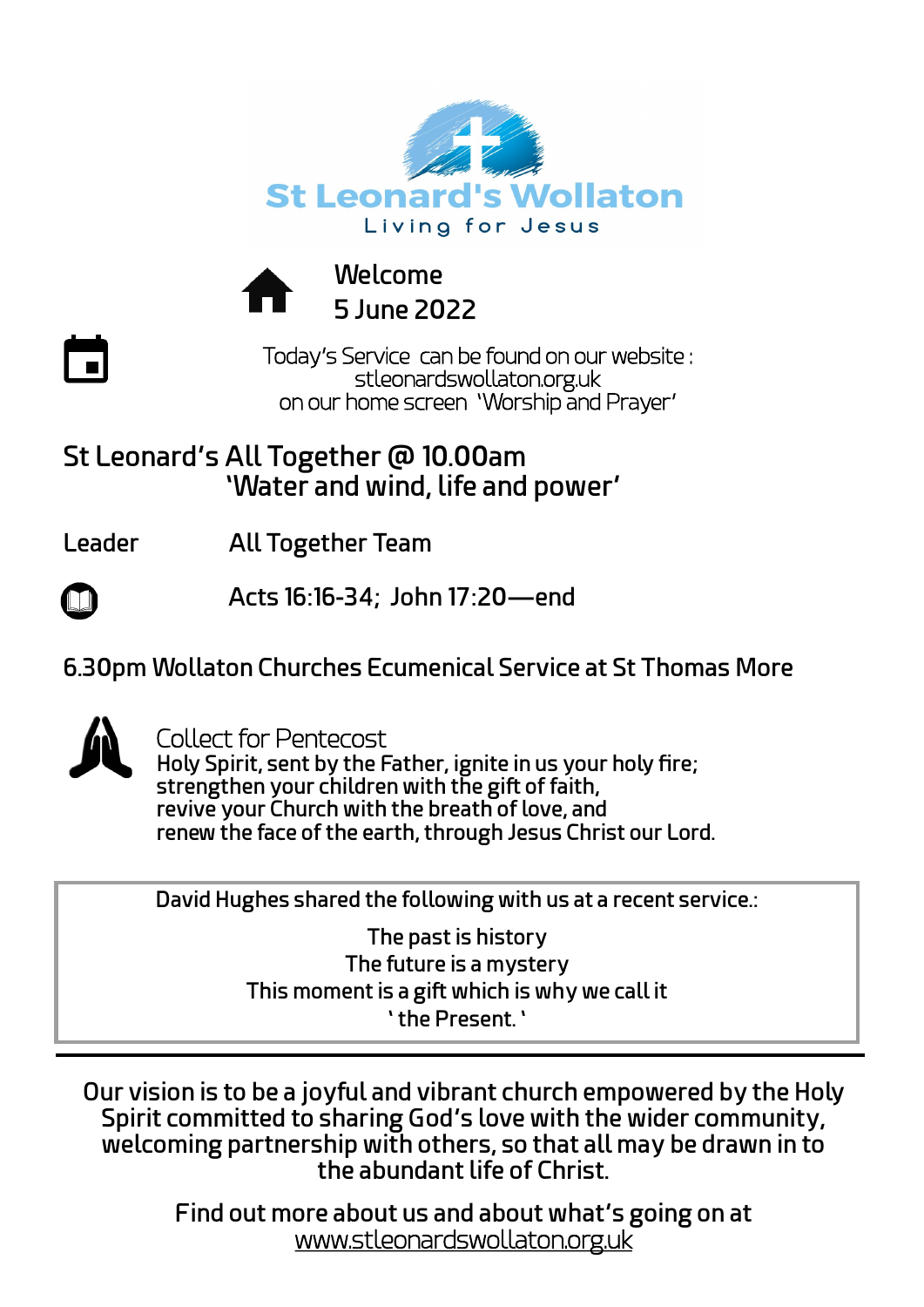Spiritual Practices: Silence in worship

**Following the series on spiritual practices (or holy habits) we are introducing the practice of silence in our corporate worship. In every service there will be an opportunity to be quiet before God and allow him to speak into our lives.**

**We hope this will be an encouragement to incorporate the practice of silence into our personal spiritual lives, that it might strengthen our relationship with Christ and enable us to grow spiritually.**

Spiritual Practice for the week

 **Prayerfully choose five people (or remembering the five you are already paying for) and ask these questions:**

**What is on the minds of your five people? Offer this to God.**

**Do they know other Christians? Ask God to make some introductions.**

**What are their hopes for next week? Pray that they are met.**

**When are you next going to see them? Ask God for an opportunity to mention Christ and the confidence to do so.**

**What might be stopping them from following Jesus? Pray for the barriers to be broken down**  (**however slowly). How are they feeling? Tell Jesus about this.**

St Martha's Foodbank

**Supplies are still needed for Foodbank, please leave your donations in the vestibule. Pick up is on a Tuesday for delivery to St Martha's on Wednesday. Just add a few items to your shopping list each week if you are able, each donation we make is so very gratefully received. Thank you**



Volunteers for Wollaton Arts Festival

**Wollaton Arts Festival is taking place from 18-26 June. We will be providing a craft activity at the opening on Saturday 18th on Bramcote Lane from 10-12. If you'd like to help out with planning this or on the day, please contact Sally Smith (07968121830) or the Church Office. Thank you.**

**The funeral of Catherine Fry will take place here at St Leonard's on Wednesday 22 June at 10.00am.**

## A Summer Organ Spectacular

**Paul Hale, formerly at Southwell Minster will be giving an Organ Recital on Sunday 12 June at Beeston Methodist Church, Chilwell Road, NG9 1EH @ 3.00pm. Admission is free with a collection at the end in aid of the church redevelopment fund.**

Lent Appeal Open Doors

**We give thanks to all our church family for their generous giving to our Open Doors Lent Appeal with a final total is £1,232 including gift aid.**

Church Cleaning - Can you help? **We would like to restart our cleaning rota and are looking for volunteers to give up just a small amount of time as part of a team of helpers to keep our church building in the way we have become accustomed. Please call Barbara Lynes on 07876 203349** 

**Cleaning with others can be so much fun!**

You're invited—Imagine if every Christian lived their whole life as Jesus would Nottingham on Tuesday 14 June 2022

**LICC are a Christian organisation who provide resources and teaching about how as Christians we might live out and share our faith on the "frontline".**

**Some of our Connect Groups used LICC resources, Life on the Frontline and Fruitfulness on the Frontline and LCC were also involved with the production of "The Servant Queen and the King she serves" which we gave out in 2016 on the occasion of the Queen's 90th birthday. If you are interested please speak with Tim Pullen or David Hughes.**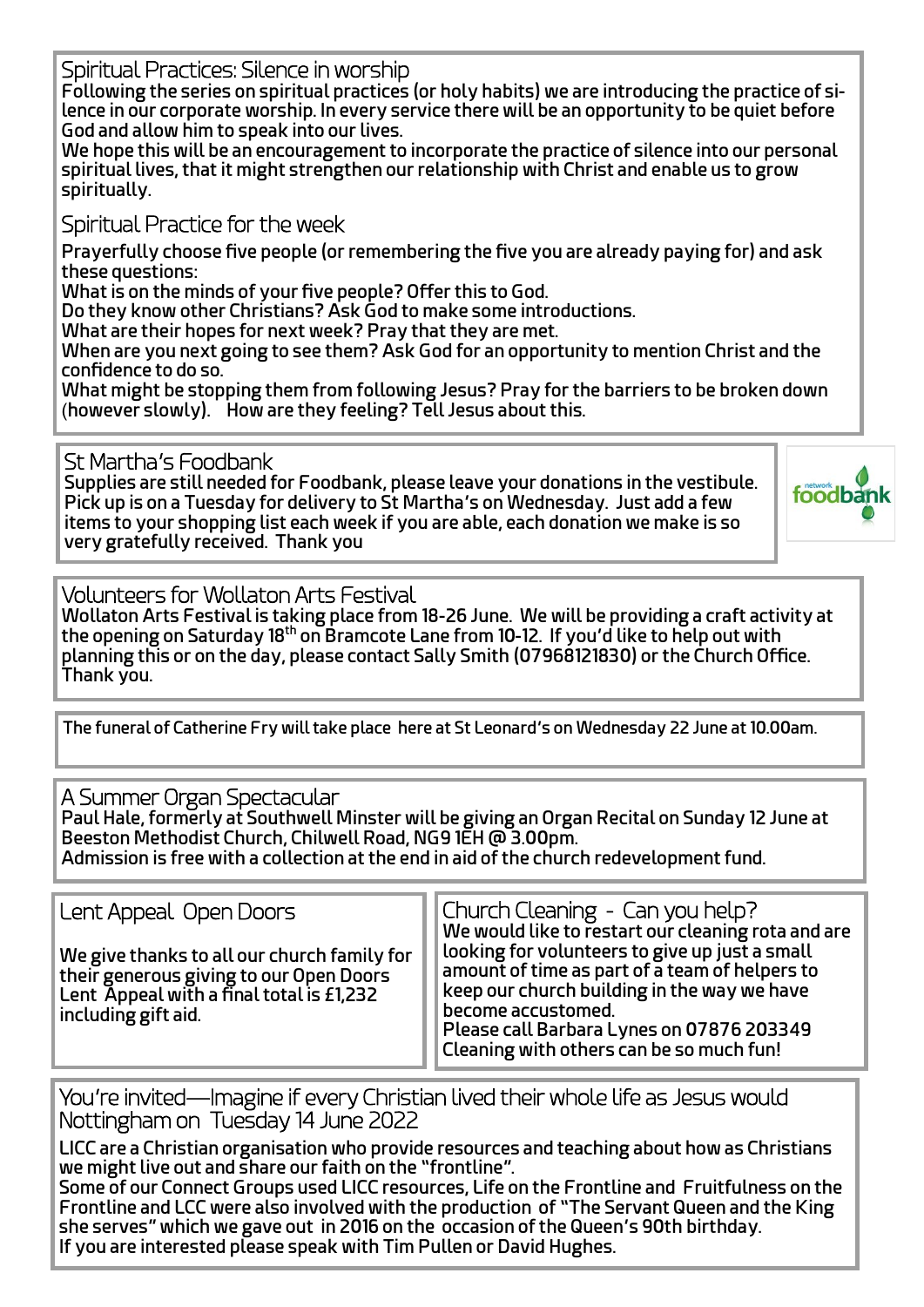



**Welcome 12 June 2022**

Today's Service can be found on our website : stleonardswollaton.org.uk on our home screen 'Worship and Prayer'

## **St Leonard's @ 10.00am Holy Communion 'Into all the truth'**

**Leader Tim Pullen Preacher Elaine Thompson**

 **Romans 5:1-5; John 16:12-15**



Collect for Trinity Sunday **Holy God, faithful and unchanging: enlarge our minds with the knowledge of your truth, and draw us more deeply into the mystery of your love, that we may truly worship you, Father Son and Holy Spirit one God, now and forever.**

**Our vision is to be a joyful and vibrant church empowered by the Holy Spirit committed to sharing God's love with the wider community, welcoming partnership with others, so that all may be drawn in to the abundant life of Christ.**

> **Find out more about us and about what's going on at**  [www.stleonardswollaton.org.uk](http://www.stleonardswollaton.org.uk/)